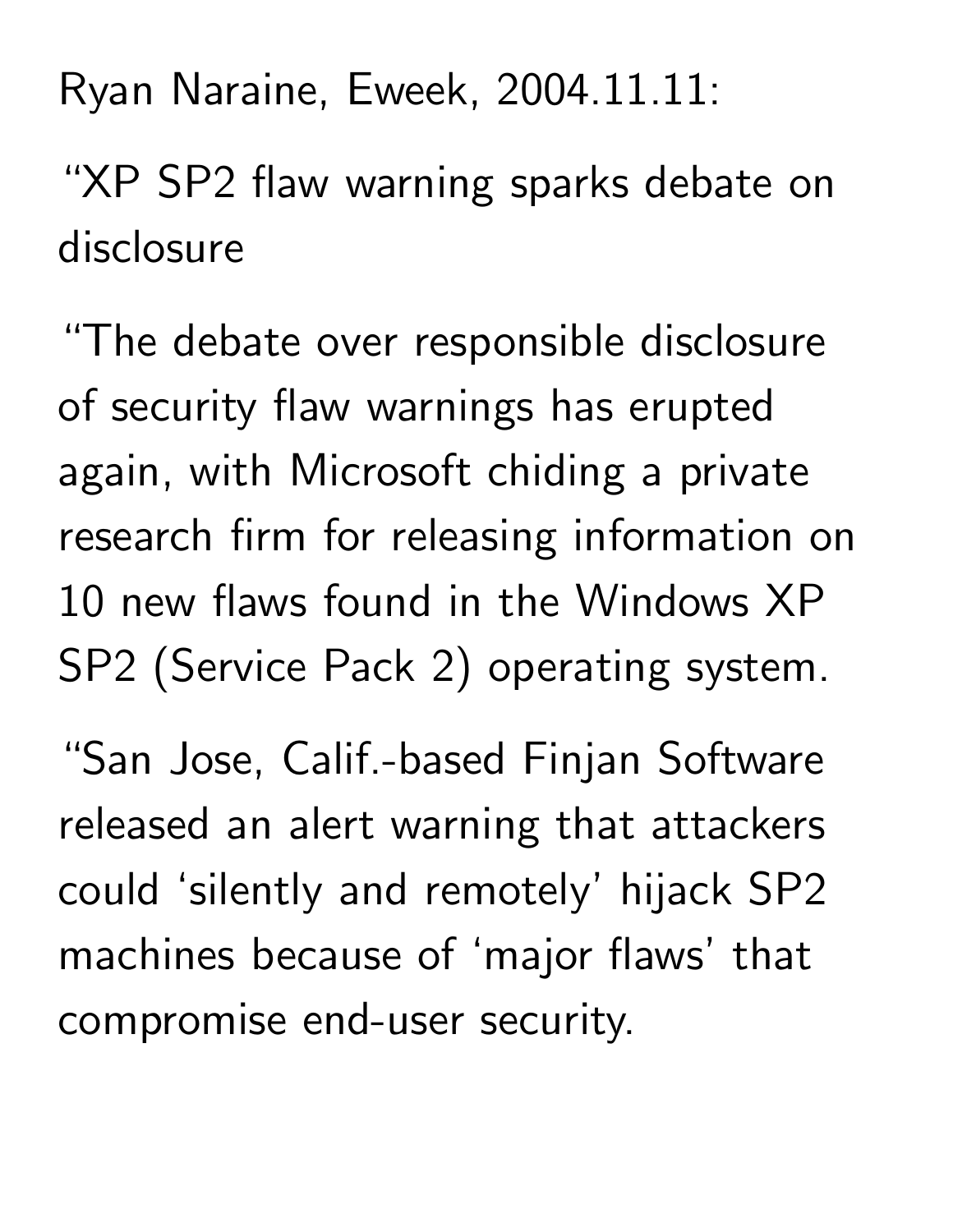"Finjan chief executive Shlomo Touboul told eWEEK.com that full technical details of the vulnerabilities including proof-of-concept code were given to Microsoft, but the software giant reacted sharply by suggesting that the Finjan warning is overblown.

" 'Our early analysis indicates that Finjan's claims are potentially misleading and possibly erroneous regarding the breadth and severity of the alleged vulnerabilities in Windows XP SP2,' a Microsoft spokesperson said.

'Once Microsoft concludes investigating Finjan's claims and if Microsoft finds any valid vulnerability in Windows XP SP2, it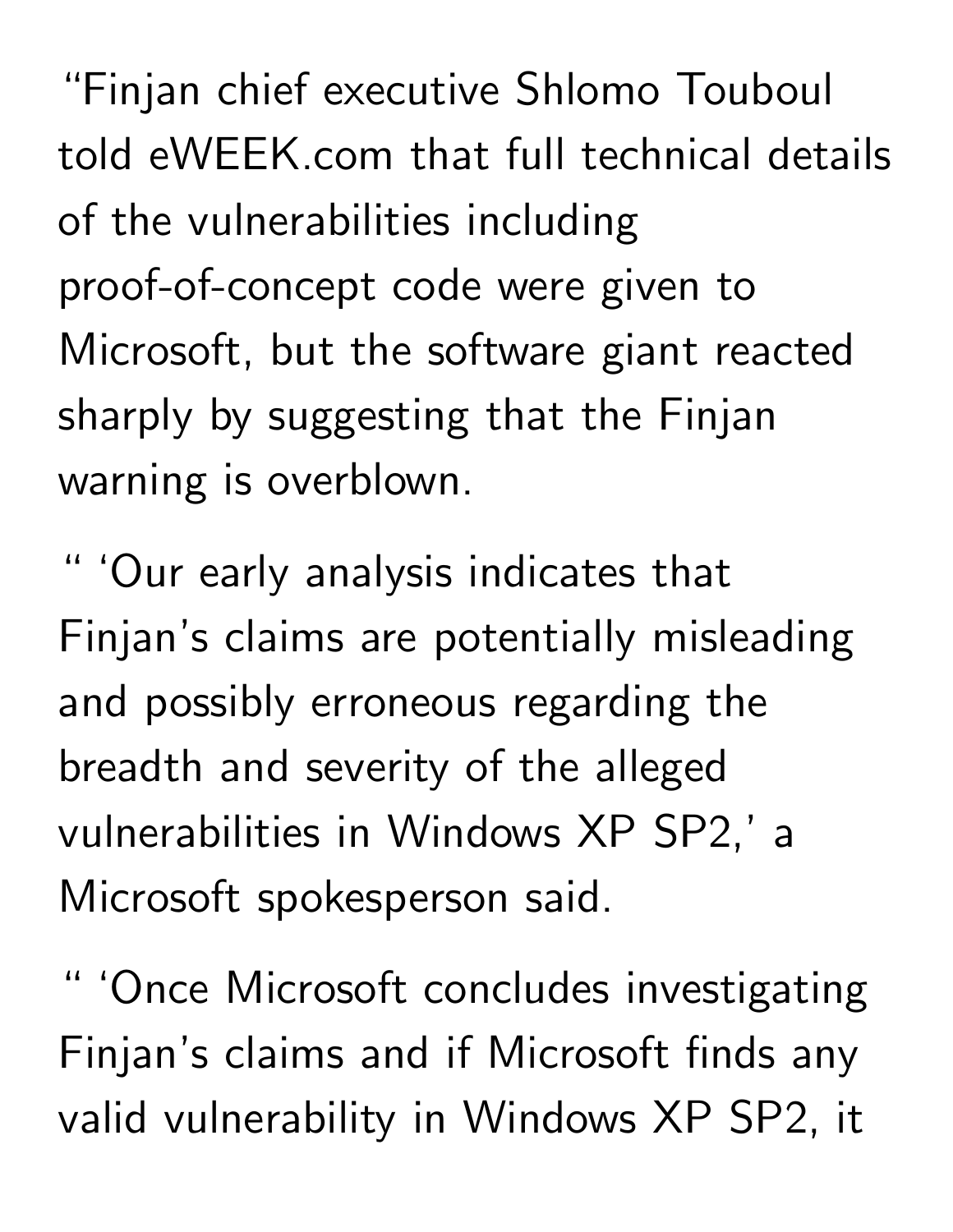will take immediate and appropriate action to help protect customers,' she added.

"According to Finjan, the flaws are so serious that XP SP2 users are at risk if they simply browse a Web page. The holes also could be exploited to allow malicious hackers to remotely access users' local files or to switch between Internet Explorer Security Zones to obtain rights of local zone.

"The research outfit also claims that it discovered a bug in the notification mechanism built into XP SP2 to warn users when executable files are being downloaded. Finjan claims it has already proven to Microsoft that hackers can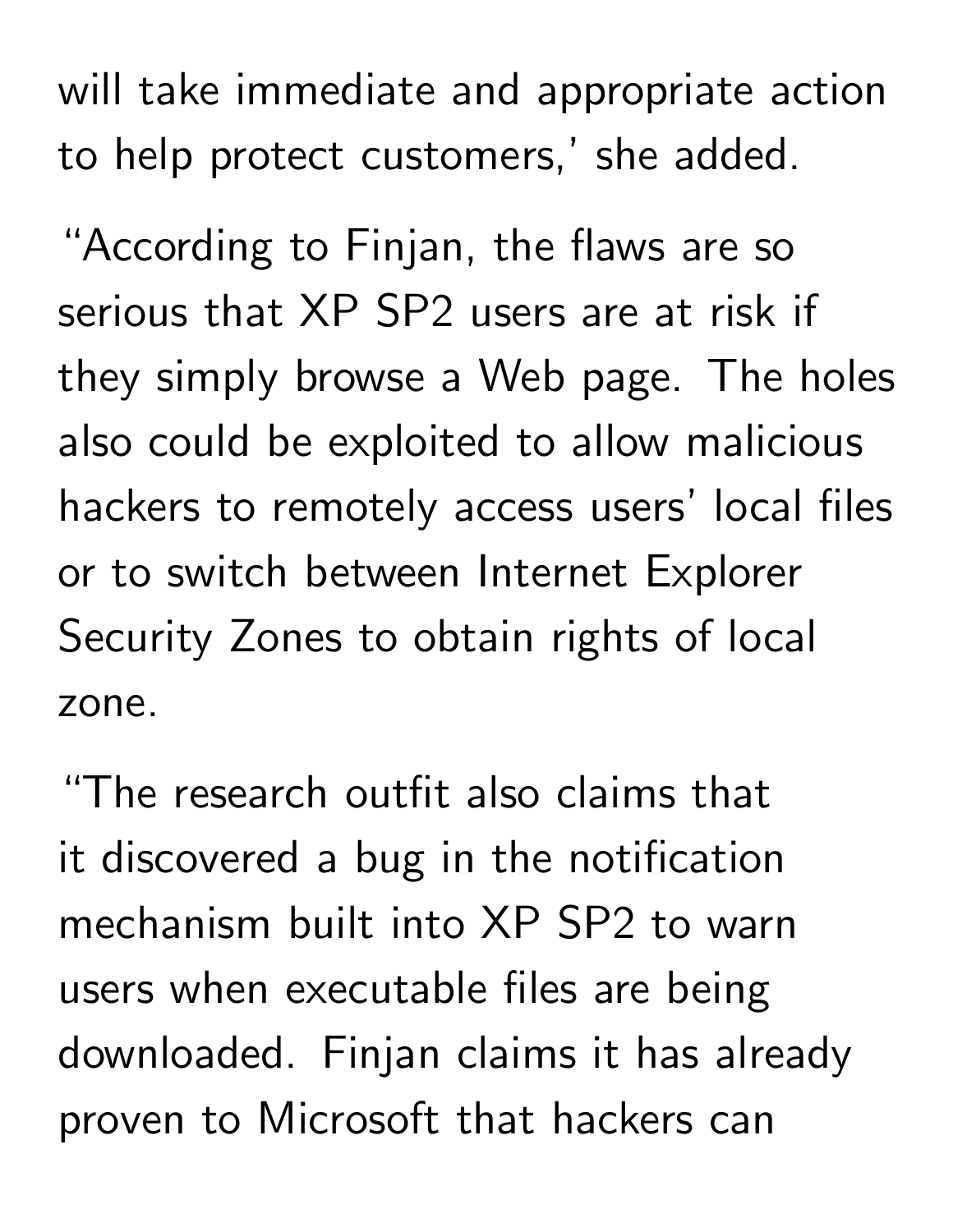bypass the mechanism to inject arbitrary code without any warning or notification.

"When told that Microsoft was discounting the severity of his company's claims, Finjan's Touboul lashed back: 'These are not theoretical assumptions. These findings are based on code implementing each and every one of those 10 vulnerabilities.'

"Microsoft said it would continue investigating Finjan's claims to confirm valid vulnerability claims before rolling out possible fixes.

" '[We encourage] Finjan to abide by the principles of responsible disclosure and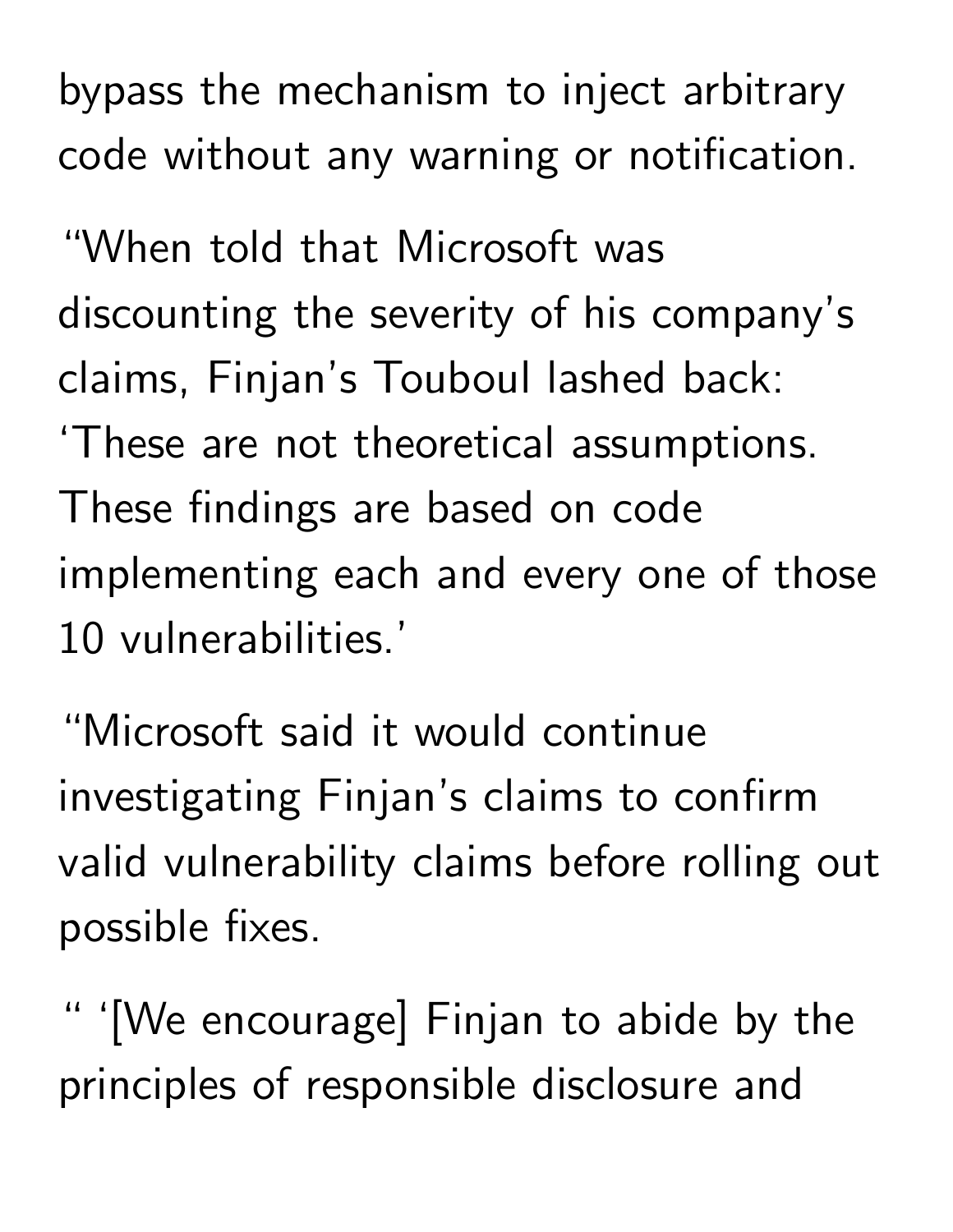to decline to provide further comment or details on the alleged vulnerabilities until Microsoft is able to complete its investigation and can respond properly to protect customers,' the spokesperson said."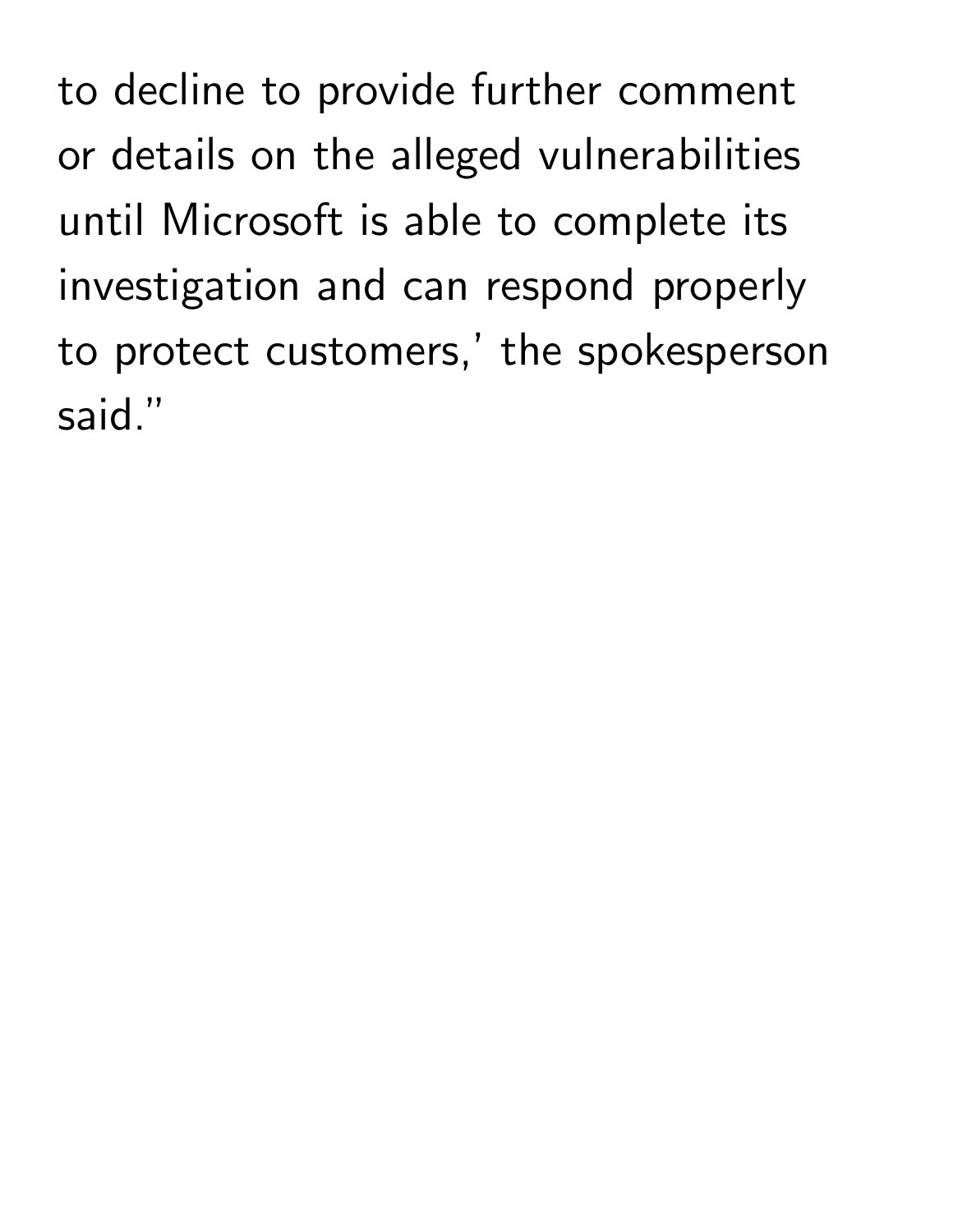Next week: Guest lectures and midterm. Check web page for latest schedules.

Assignment due 2004.11.22: read textbook Chapter 4.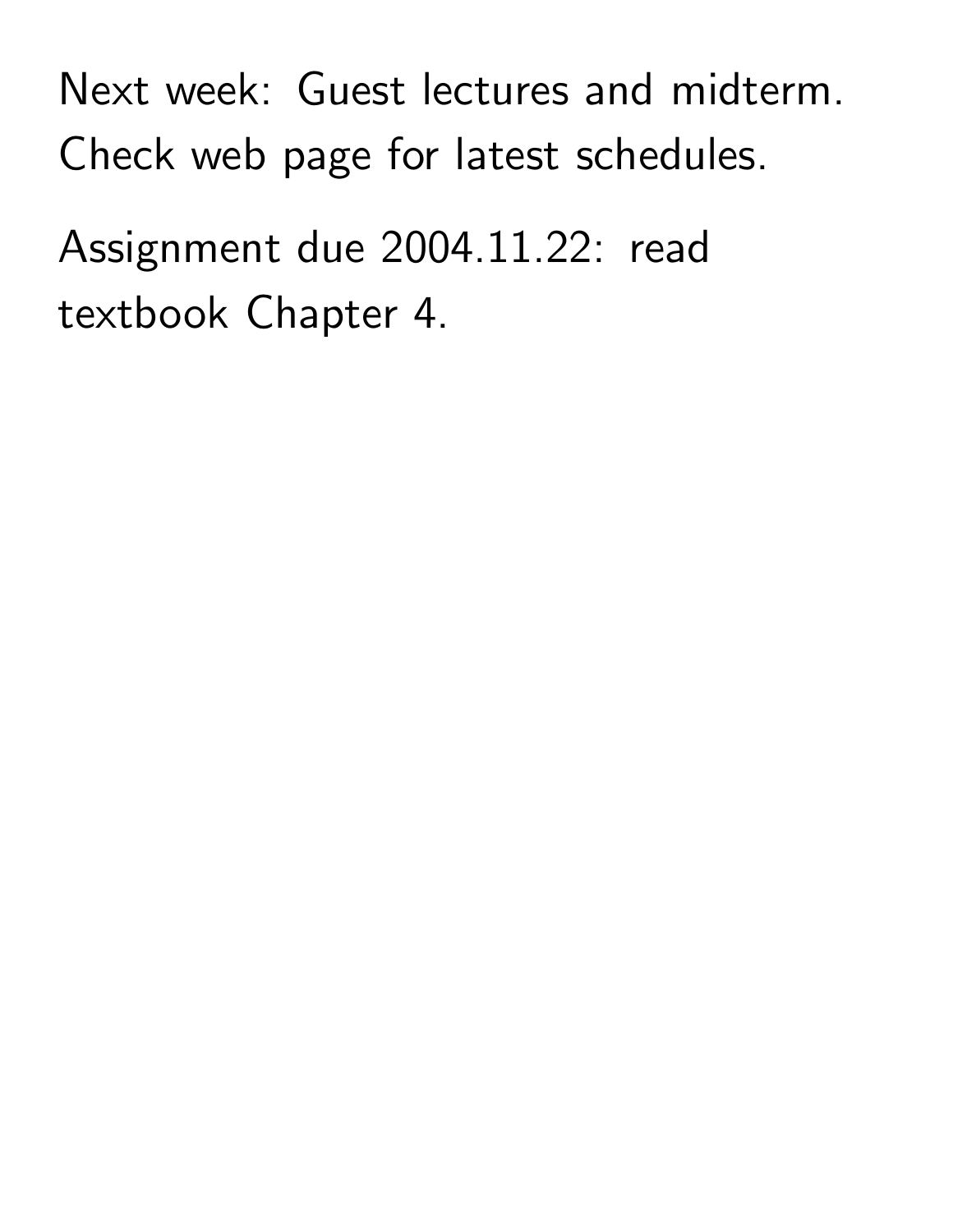## Handling open() failures



ENAMETOOLONG.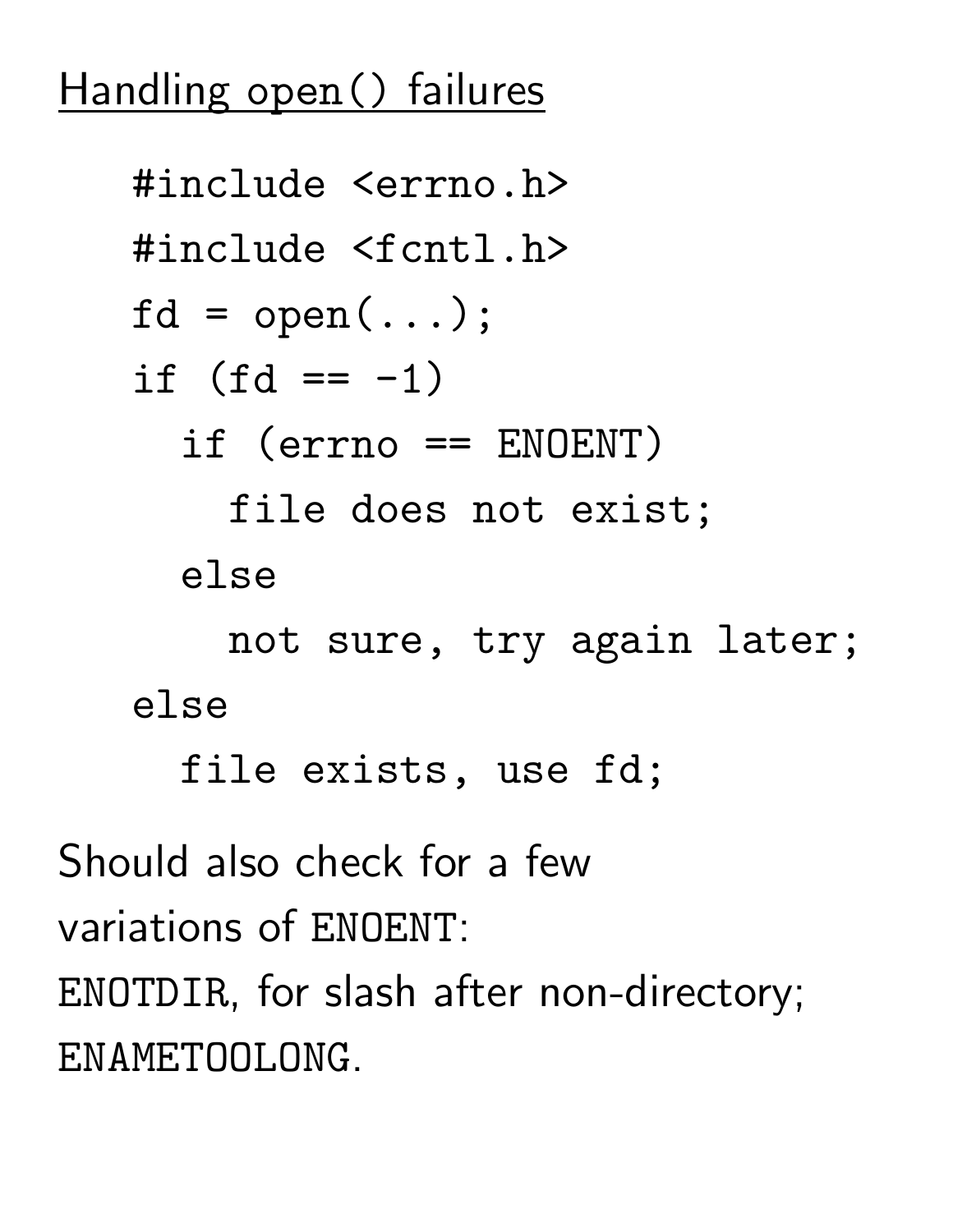The following code is wrong:

 $fd = open(...);$ if  $(fd == -1)$ file does not exist; else file exists, use fd; Many reasons that open() can fail

even if the file exists:

EACCES, permission denied;

ENFILE, full system file table;

EINTR, interrupted by a signal;

EIO, disk failure; etc.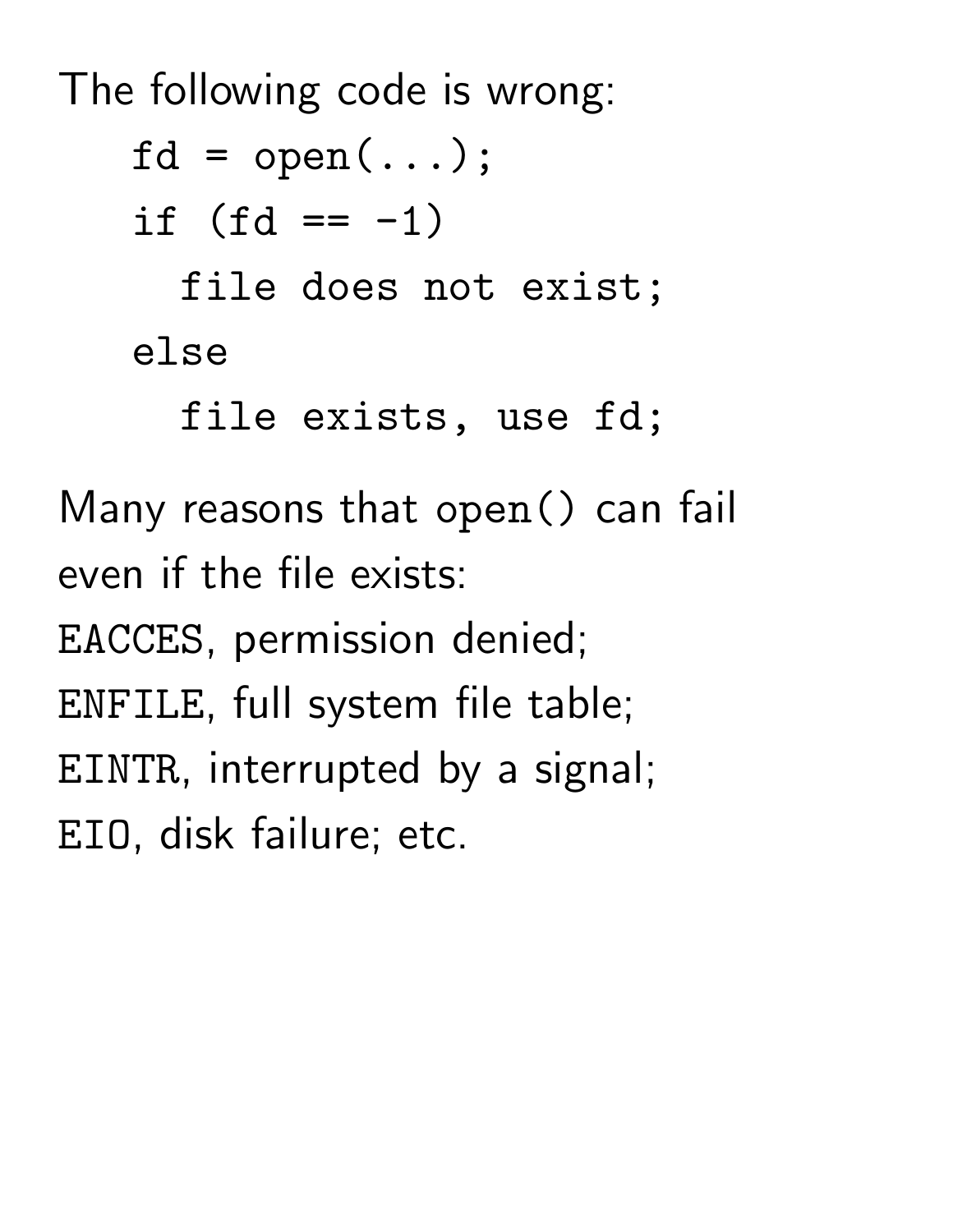Sometimes programmer is sure that permission won't be denied, signals won't be received, system file table is big enough for all normal use, etc.

But attacks are not normal use! Usually attacker can fill up system file table.

Wrong code concludes, incorrectly, that file does not exist. Attacker has forced code to misbehave.

Right code tries again later. Attacker has merely delayed service.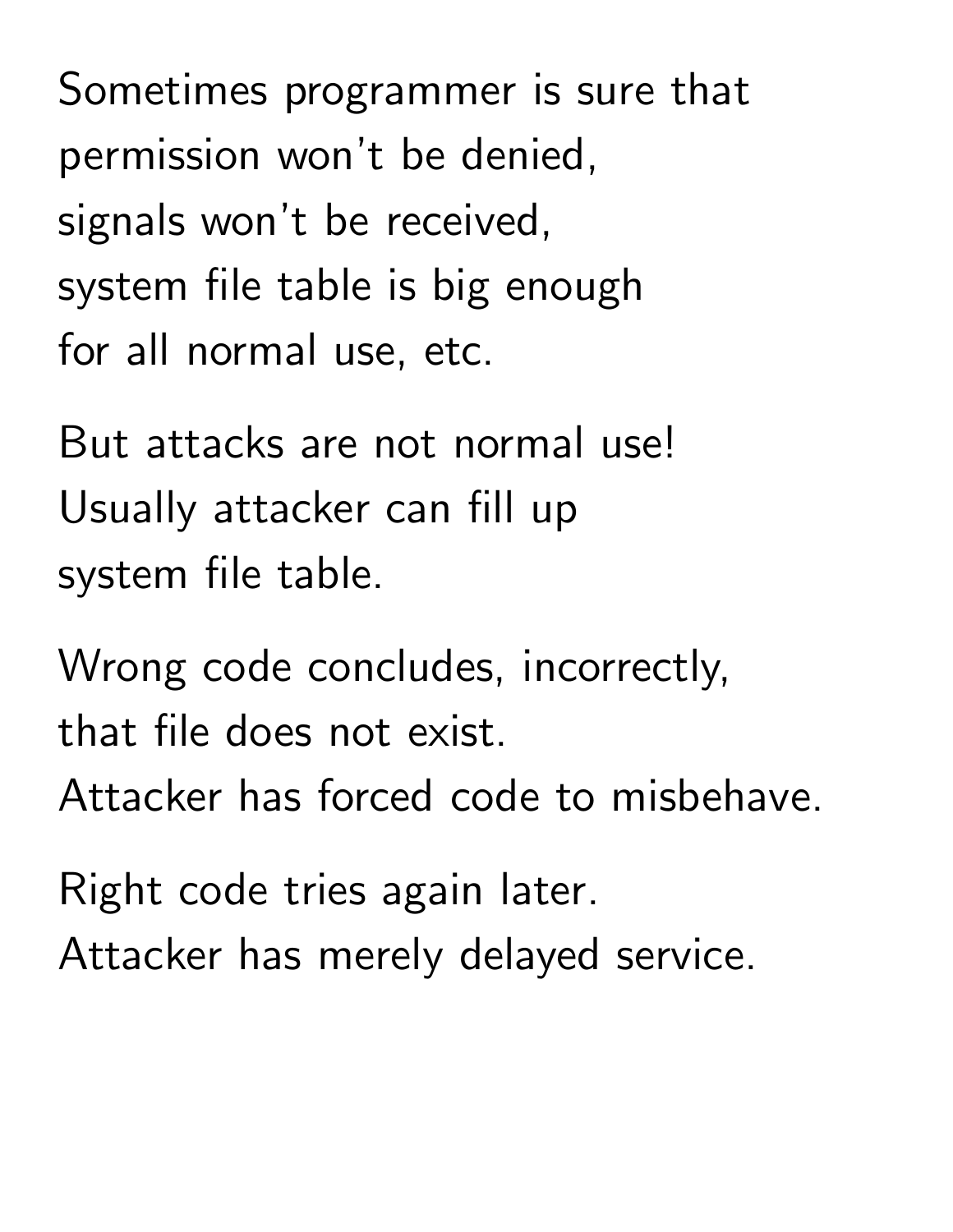# Is delayed service a problem?

Often not. Charge users for their resource use. Extra use means extra charge.

Another user can avoid delay by paying for independent resources. UNIX has very few facilities to allocate independent resources; so run an independent machine.

Can still have security problems: (1) attacker avoiding the charges for the resources he used; (2) attacker doing something worse to another user than delaying service.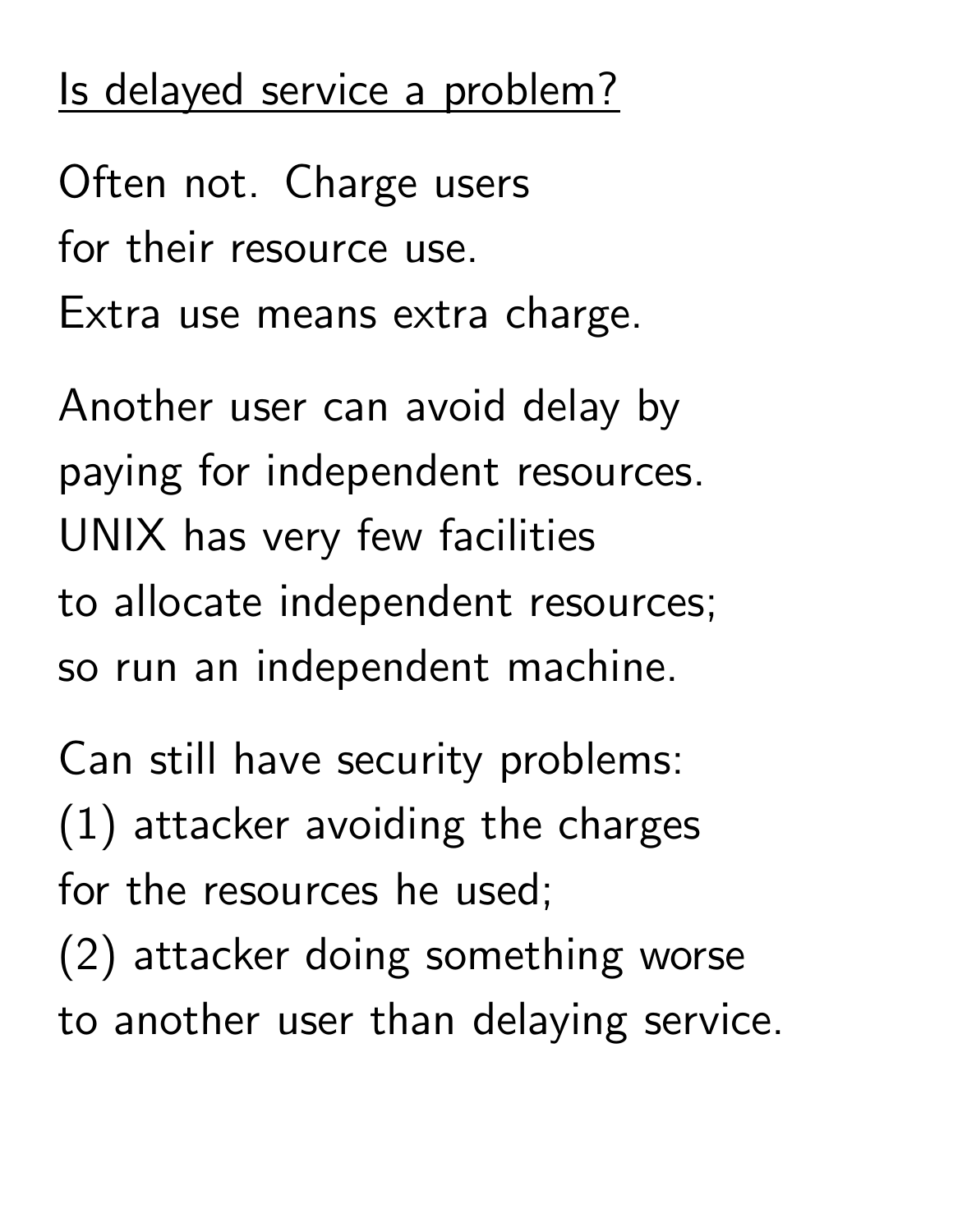#### Handling getpwnam() failures

```
#include <sys/types.h>
   #include <pwd.h>
   pw = getpwnam(\ldots);if (!pw)
     if (errno == ESRCH)
       account does not exist;
     else
       not sure, try again later;
   else
     account exists, use pw;
Oops—getpwnam() manual
does not promise this use of errno!
Hard to write getpwnam() replacement:
```
details depend somewhat on system.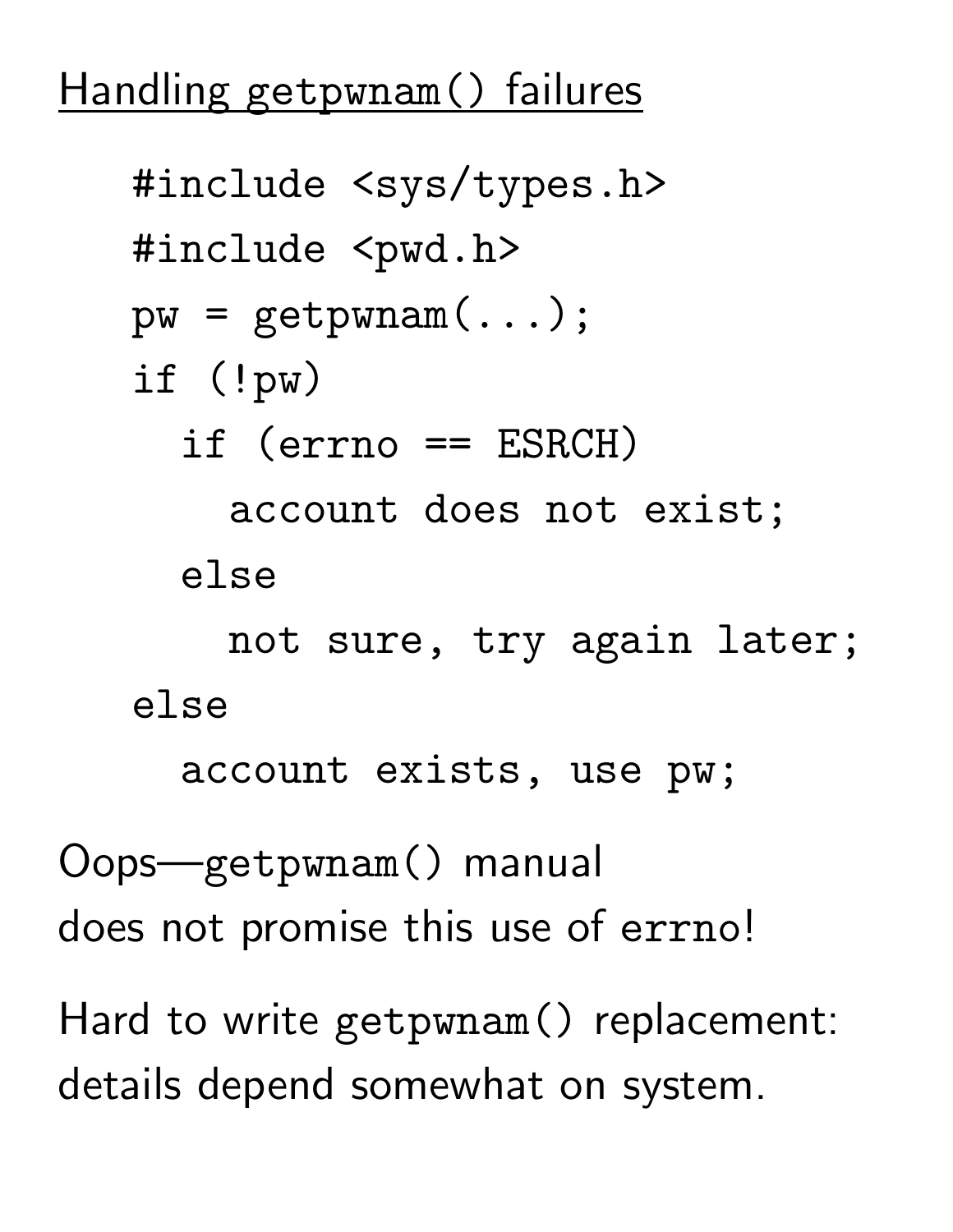## Handling fork() failures

```
#include <sys/types.h>
   #include <unistd.h>
   pid = fork();
   if (pid \leq 0)
     if (pid == 0)running in new process;
     else
       failed, try again later;
   else
     running in old process;
Attacker can consume all memory,
making fork() fail;
important to check.
```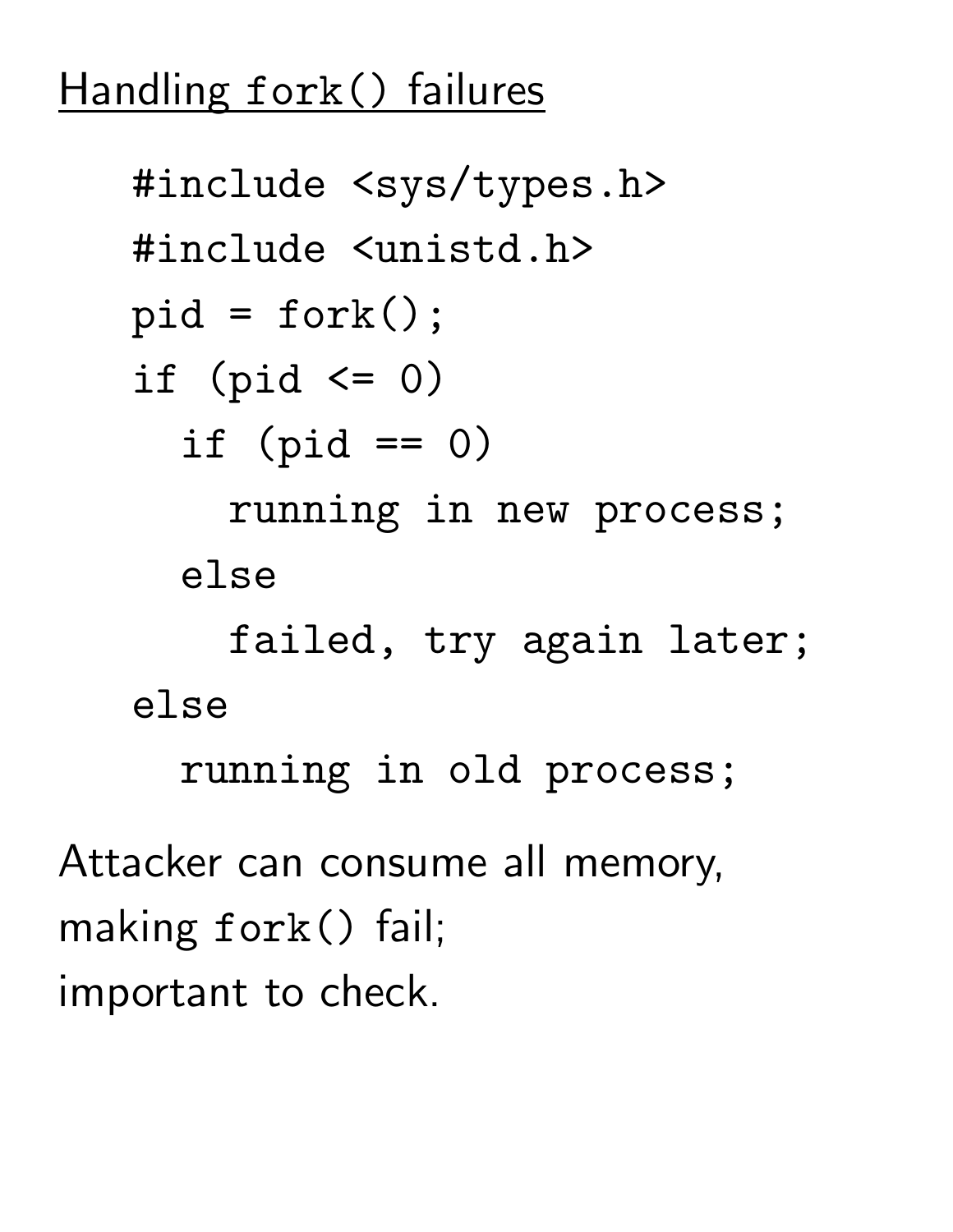## Handling read() failures

```
#include <sys/types.h>
   #include <unistd.h>
   r = read(...);if (r \le 0)if (r == 0)end of file;
     else
       try reading again later;
   else
     have read r bytes, use them;
Can attacker force read()
from a disk file to fail?
With network filesystems, yes:
```
attacker can flood the network.